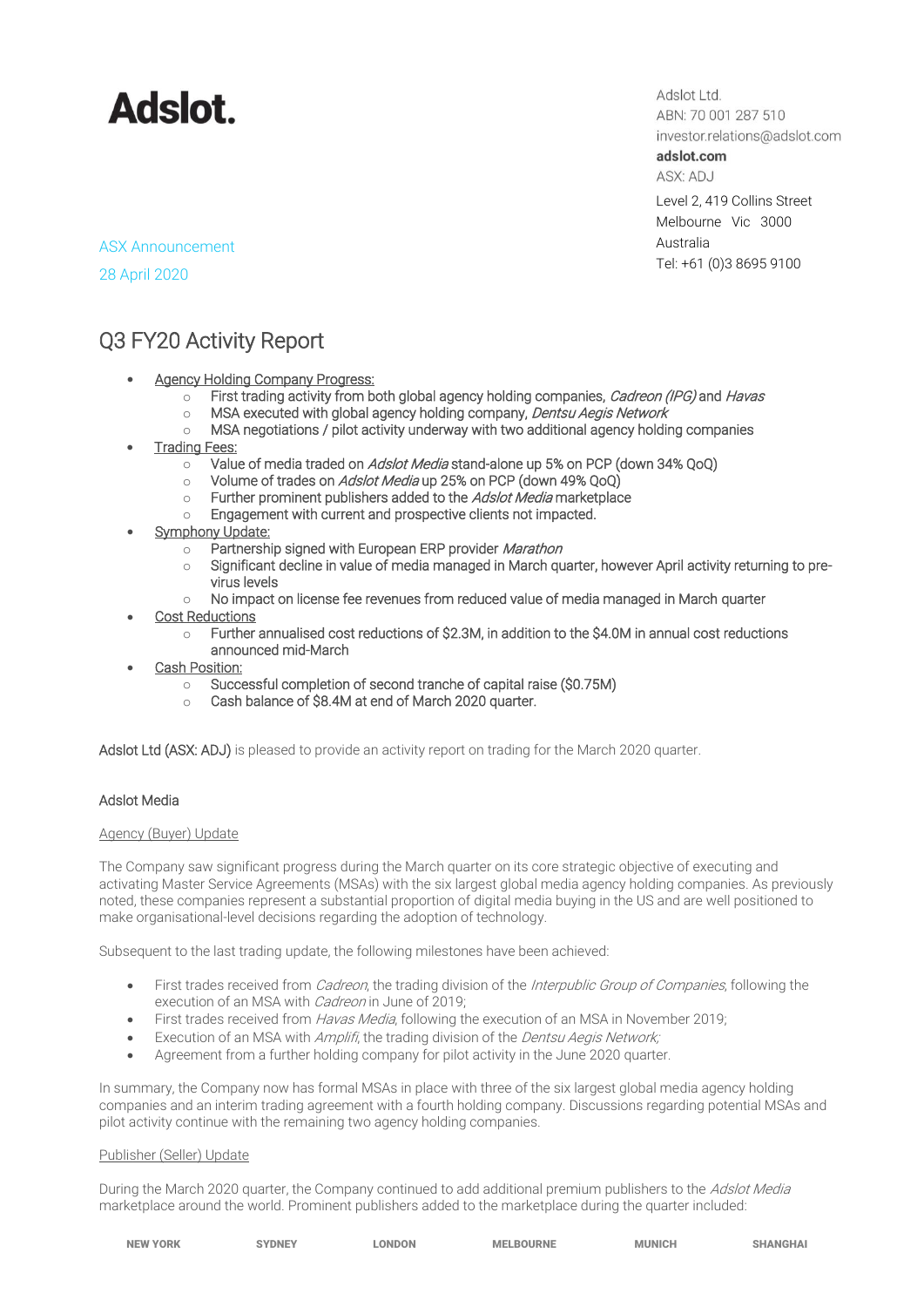# **Adslot**

- Dow Jones & Company leading US financial media publisher;
- Reach Plc a UK media conglomerate and publisher of titles including the Daily Mirror, Sunday Mirror and Daily Express;
- ORF (Austrian Broadcasting Corporation) the Austrian national public service broadcaster;
- The Economist International weekly news magazine;
- Livingly Media leading US women's lifestyle publisher;
- Futbol Sites a network of top Latin American football and sports sites;
- Scary Mommy- one of the largest sources of entertainment and information for millennial moms online.

### Trading Fees

In the March 2020 quarter, the value of media traded via the standalone Adslot Media platform was \$2.60M, a 5% increase on the prior corresponding period, and a decrease of 34% compared to the December 2019 quarter.



#### Volume of Trades

The total number of trades from all advertisers across the March 2020 quarter was 226, representing a 25% increase on the prior corresponding period, and a 49% decrease Q-o-Q.



NEW YORK SYDNEY LONDON MELBOURNE MUNICH SHANGHAI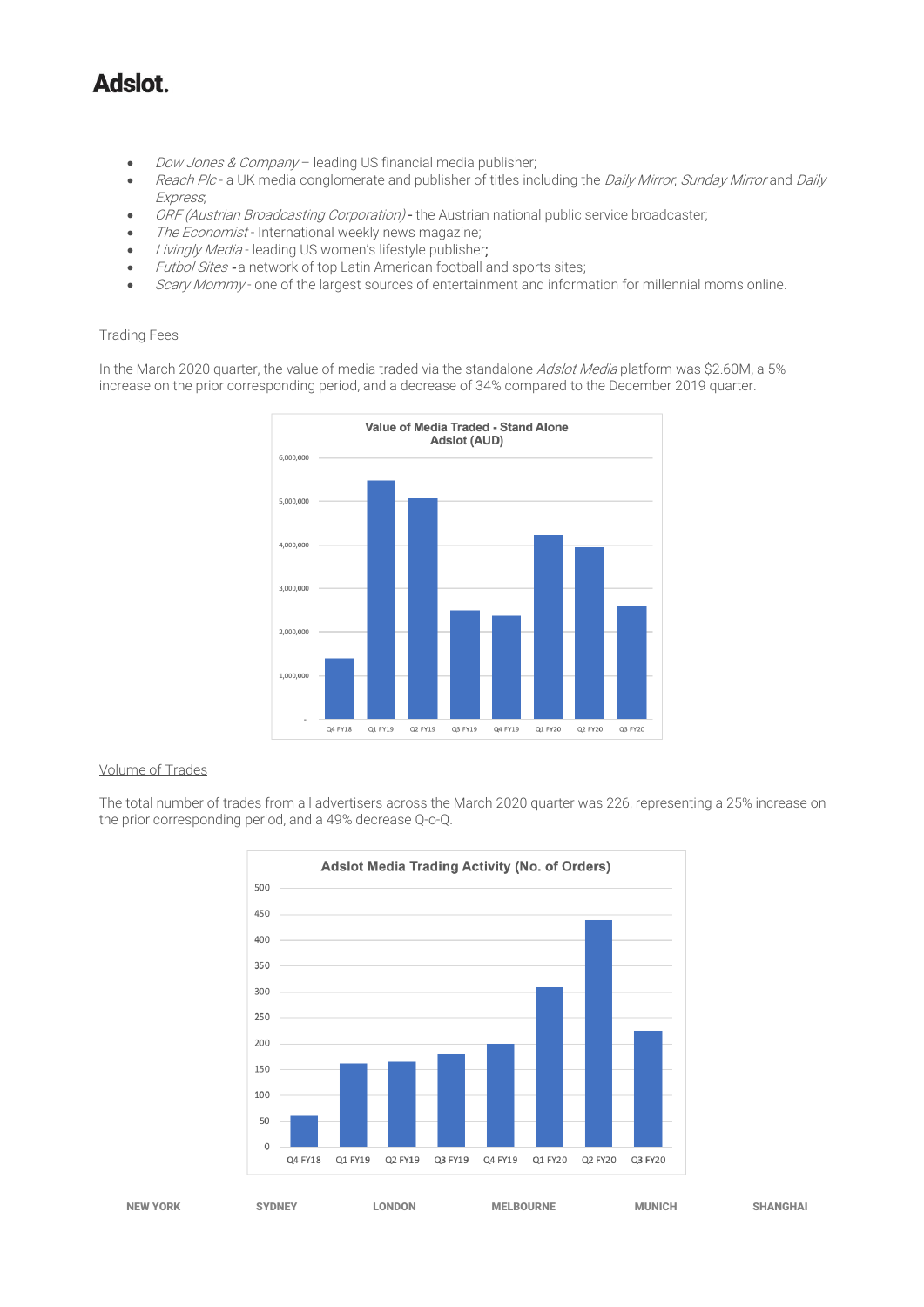# tolehA

### Impacts of COVID-19 on Trading Activity

The impacts of COVID-19 were felt across all active markets during the second half of the March quarter resulting in both reduced activity levels and some cancellation of previously booked media. This combined with the usual low seasonal activity in the March quarter resulted in a reduction in both the value and volume of media traded for the March 2020 quarter when compared to the December 2019 quarter.

The Company notes that there has been no impact from COVID-19 on the Company's engagement with agencies and publishers in the US and Europe. In particular, the Company has continued to execute new agreements for both buyers and sellers during this period. Further the Company's discussions with prospective agency customers continue to progress as expected.

### Data Partner Update

During the March quarter the Company completed integration activities related to its previously announced partnerships with Oracle Data Cloud (ODC) and LiveRamp. The Company can confirm that both integrations are currently active and first trades utlising the capability are expected in the June 2020 quarter.

In addition the Company can announce that it has completed work to enable the activation of data from Acxiom, a leading global marketing data provider and a subsidiary of the Interpublic Group of Companies (IPG).

## Symphony Update

During the March 2020 quarter, the Company saw a significant decline in the annualised value of media managed by the Symphony platform due to the impacts of COVID-19. These impacts were most notable in the Chinese market which is the largest active Symphony deployment. Total annualised media spend managed by Symphony for the March quarter was A\$4.3 Billion.



Note: Annualised Media Spend is calculated by multiplying the quarter's media spend by 4

The Company has seen a recovery in the value of media managed in the month of April, in particular from markets impacted early by the virus such as China. The Company notes that the value of media managed in European markets has been minimally impacted over recent months.

The Company notes that reductions in the value of media managed do not result in reduced License Fees for impacted markets, due to fixed contractual terms,.

#### Marathon Partnership

On April 27 the Company announced that it had entered into a partnership with Marathon, a Sweden-based provider of Enterprise Resource Planning (ERP) software to the media industry across Europe. This partnership will see an integration between the Company's Symphony platform and Marathon, which will enable a best-of-breed combined solution for workflow and finance management across both digital and traditional media. It is anticipated that the integration will be completed within the next three months with potential deployments to new customers to occur from the September 2020 quarter.

| <b>NEW YORK</b> | <b>SYDNEY</b> | <b>LONDON</b> | <b>MELBOURNE</b> | <b>MUNICH</b> | <b>SHANGHAI</b> |
|-----------------|---------------|---------------|------------------|---------------|-----------------|
|                 |               |               |                  |               |                 |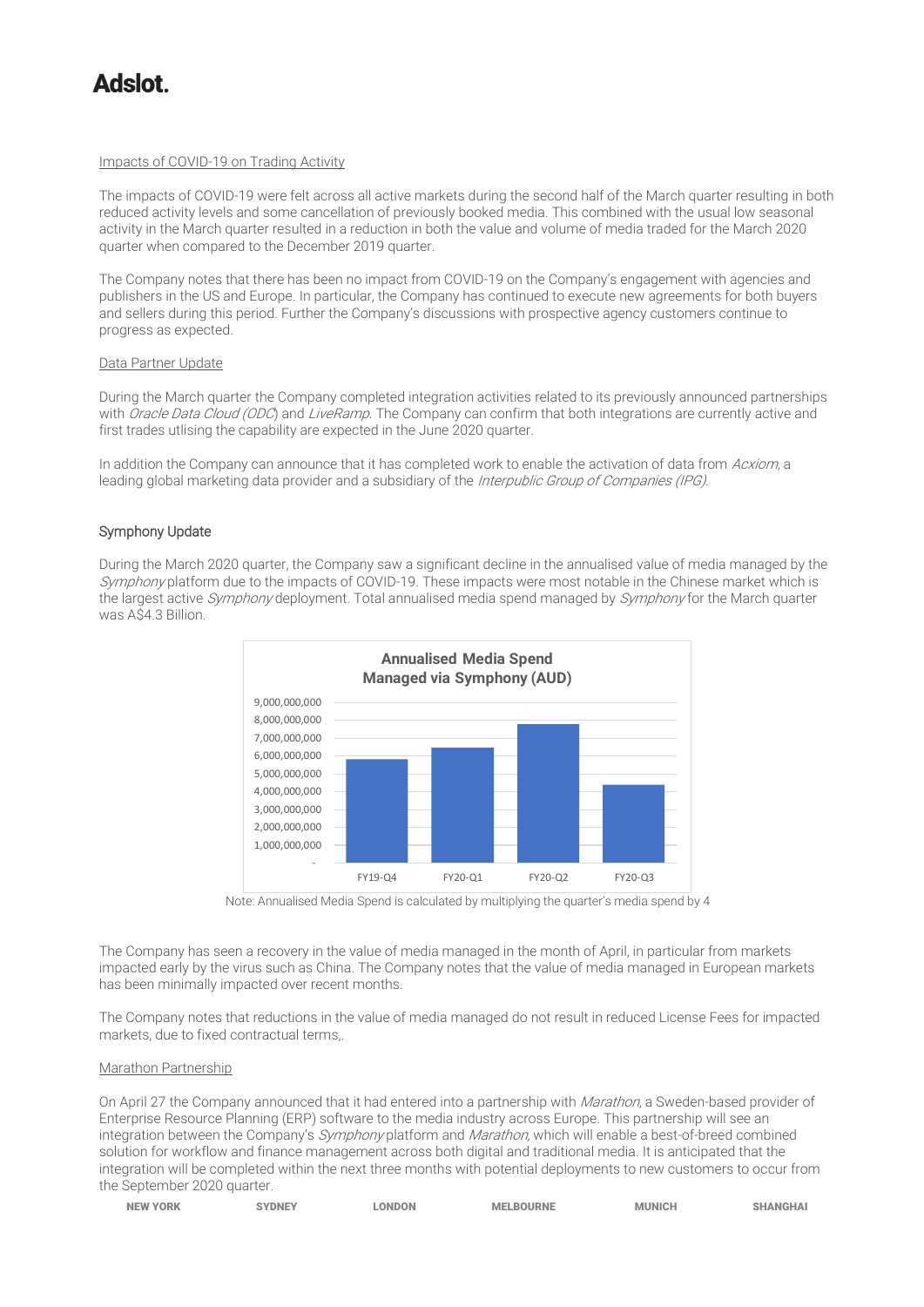# tolehA

Further details on the partnership can be found in the Company's announcement of 27 April, 2020.

### Further Cost Reductions

Given the impacts of COVID-19 the Company has sought to further reduce costs. The Company can announce that it has reached agreement with a significant majority of its global workforce for a voluntary, temporary 25% reduction in wage payments for the duration of the COVID-19 crisis. In addition, the CEO and CFO will reduce salaries by 30% and nonexecutive directors of the Company will take no director's fees for the duration of the crisis. Adslot CEO, Ben Dixon, said, "I am extremely proud of our team and their commitment to the Adslot business. These temporary reductions in employment costs will be a significant contributor to ensuring Adslot comes through the COVID-19 crisis in position to capitalise on the opportunity we have spent many years building."

The temporary reductions in employment related expenses are expected to save the company approximately \$2.3M in annualised costs and come on top of the \$4.0M in annualised cost reductions announced by the Company on 16 March 2020. In addition the Company continues to explore further options for cash savings across all cost centres within the business and via government stimulus which may be available in the various jurisdictions in which it has operations.

### Quarterly Cashflow Commentary

During the March 2020 quarter, the Company received \$0.75M from the second tranche of the share Placement announced on 4 December 2019.

Cash receipts from customers for the March 2020 quarter were \$5.90M, an increase of \$1.38M or 31% on the previous quarter's receipts of \$4.52M.

Outgoing cash payments during the quarter at \$7.95M were \$1.45M or 22% higher than the previous quarter, primarily due to higher publisher payments (\$1.14M increase).

Net cash outflows from operating activities for the quarter were \$0.63M, flat on the previous quarter (December 2019 Quarter: \$0.63M net cash outflow). The operating cash outflow includes related party costs of \$0.12M paid to directors, including the CEO.

Cash at the end of the March 2020 quarter was \$8.40M.

The further cost reduction initiatives outlined above will have a considerable impact on cash outflows in the June 2020 quarter with an expected 28% reduction across staff costs and intellectual property.

The timing of the Company's operating cost outflows is relatively predictable. The timing of publisher payments (a balance sheet item) is dependent on the timing of payments from advertisers and the receipt of publisher invoices, and as a result, more difficult to estimate.

In April 2020, the Company received \$0.3M relating to the net FY2019 R&D claim.

- END -

For further enquiries, please contact:

Ben Dixon<br>Chief Executive Officer<br>Chief Einancial Officer Chief Executive Officer<br>Adslot Limited

Adslot Limited [investor.relations@adslot.com](mailto:info@adslot.com.au) investor.relations@adslot.com

About Adslot

Adslot's mission is to automate the trading of forward guaranteed display advertising, referred to as automated guaranteed. Our leading technology is a purpose built, global media trading platform. Adslot benefits a global community of media buyers and sellers, including media agencies, publishers and advertisers, by providing trading efficiencies and effectiveness made possible only via technology, and by doing so the basis on which the \$80B online display advertising industry will realise its full growth potential.

| <b>NEW YORK</b> | <b>`YDNEY</b> | <b>LONDON</b> | <b>MELBOURNE</b> | <b>MUNICH</b> | <b>SHANGHAI</b> |
|-----------------|---------------|---------------|------------------|---------------|-----------------|
|-----------------|---------------|---------------|------------------|---------------|-----------------|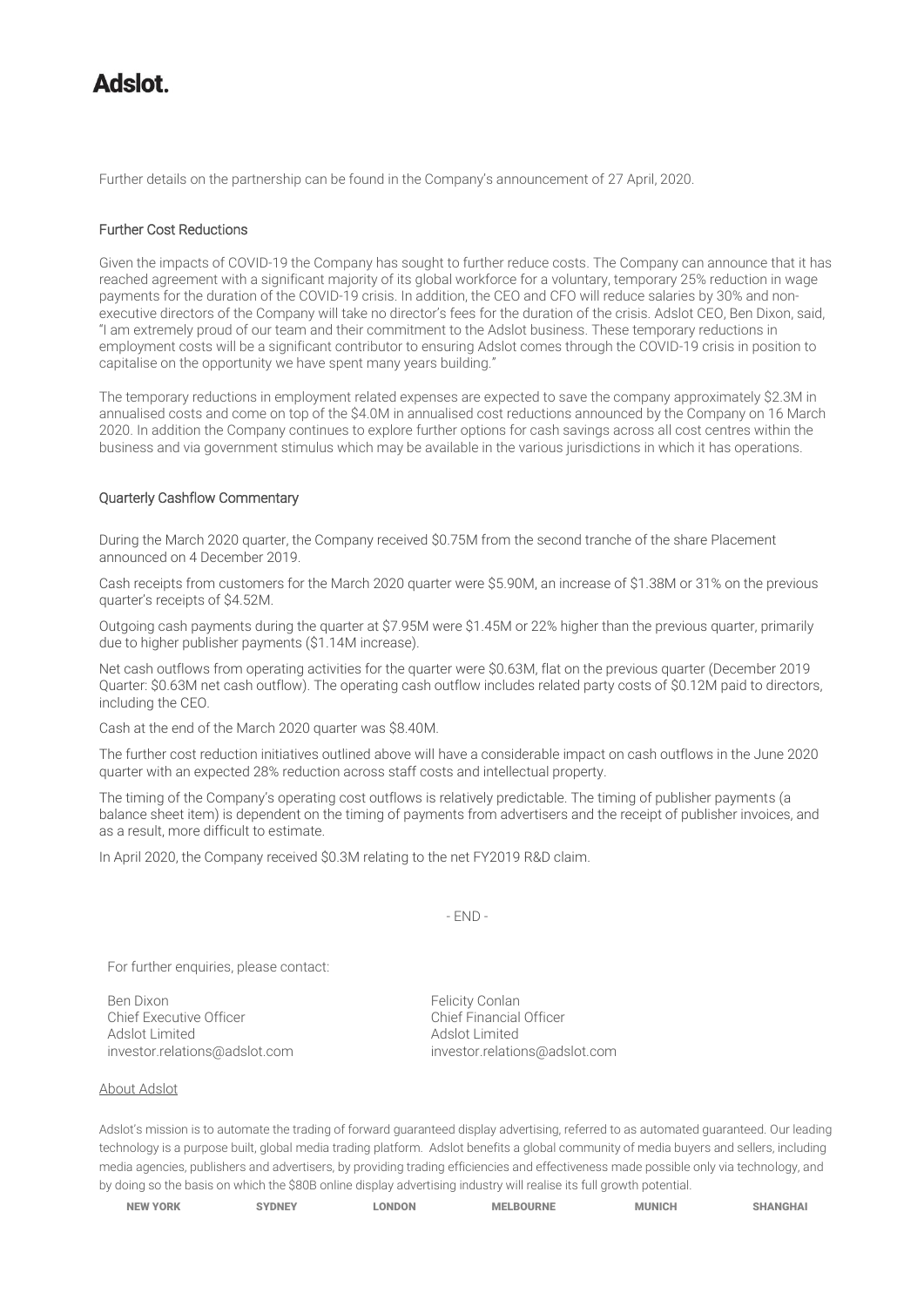# **tolahA**

Adslot is a global organisation with operations in North America, Europe and Asia Pacific and is headquartered in Australia.

#### Future performance

This Announcement contains certain references to forecasts, estimates, assumptions and other forward-looking statements and statements regarding the intent, belief or current expectations of The Company. The words "likely", "expect", "aim", "should", "could", "may", "anticipate", "predict", "believe", "plan" and other similar expressions are intended to identify forward-looking statements. Forwardlooking statements, opinions and estimates provided in this Announcement are based on assumptions and contingencies which are subject to change without notice, as are statements about market and industry trends, which are based on interpretations of current market conditions. Forward-looking statements are provided as a general guide only and should not be relied upon as an indication or guarantee of future performance. This Announcement contains such statements, which are subject to risk factors associated with an investment in The Company. The Company believes that these statements are reasonable, but they may be affected by a range of variables which could cause actual results or trends to differ materially. Forward-looking statements involve known and unknown risks, uncertainties and assumptions and other important factors that could cause actual results, performance or achievements of The Company to be materially different from future results, performances or achievements expressed or implied by such statements. Readers are cautioned not to place undue reliance on these forward-looking statements, which speak only as of the date of this Announcement.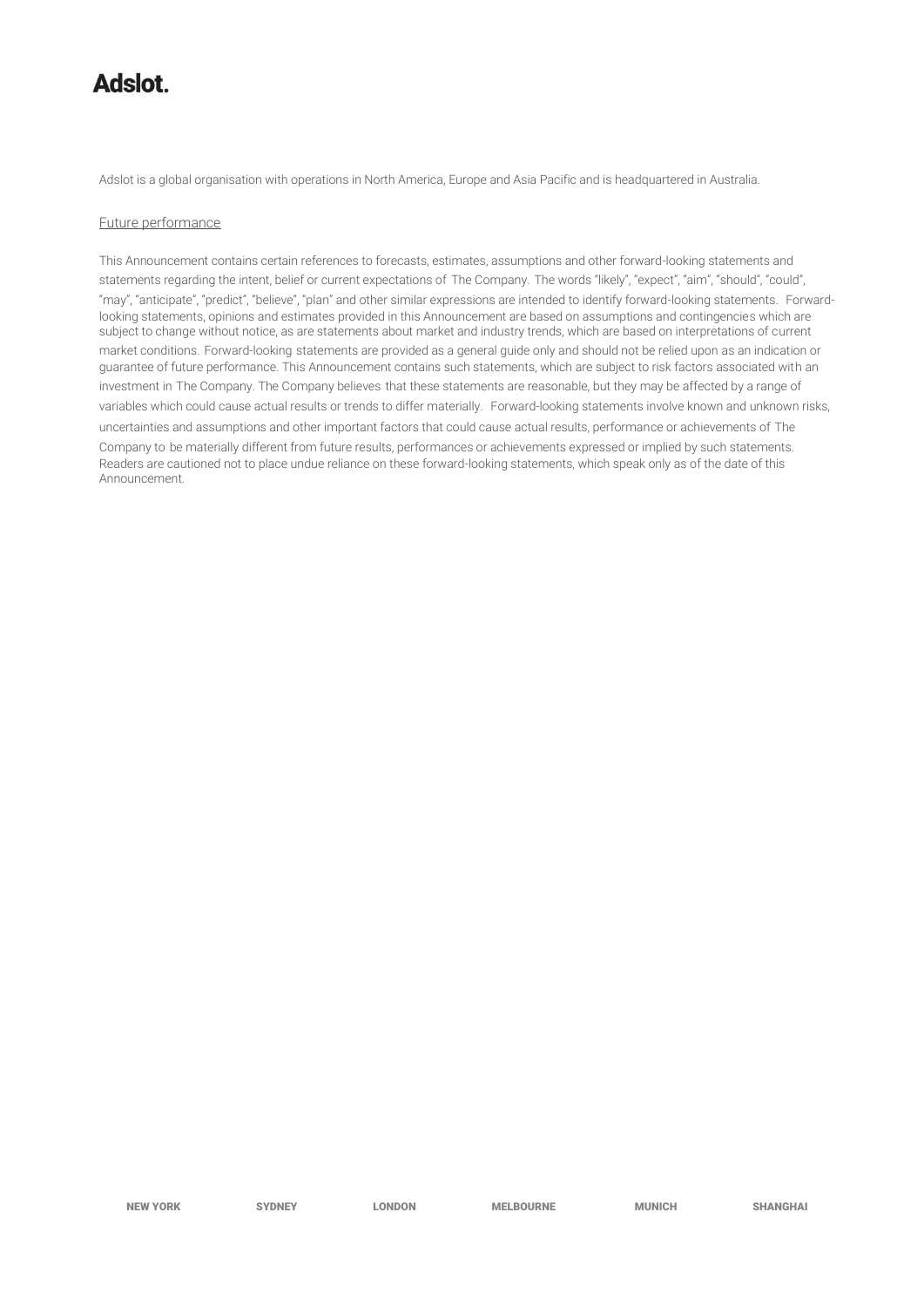# **Appendix 4C**

# **Quarterly cash flow report for entities subject to Listing Rule 4.7B**

| Name of entity |                                   |
|----------------|-----------------------------------|
| ADSLOT LTD     |                                   |
| <b>ABN</b>     | Quarter ended ("current quarter") |
| 70 001 287 510 | 31 March 2020                     |

|     | <b>Consolidated statement of cash flows</b>       | <b>Current quarter</b><br>\$A'000 | Year to date (9)<br>months)<br>\$A'000 |
|-----|---------------------------------------------------|-----------------------------------|----------------------------------------|
| 1.  | Cash flows from operating activities              |                                   |                                        |
| 1.1 | Receipts from customers                           | 5,900                             | 15,444                                 |
| 1.2 | Payments for                                      |                                   |                                        |
|     | staff costs<br>(a)                                | (2,395)                           | (6,685)                                |
|     | research and development<br>(b)                   |                                   |                                        |
|     | publishers<br>(c)                                 | (3, 189)                          | (8, 122)                               |
|     | other cost of sales<br>(d)                        | (372)                             | (1, 176)                               |
|     | advertising and marketing<br>(e)                  | (43)                              | (94)                                   |
|     | other working capital/overheads<br>(f)            | (506)                             | (1,430)                                |
| 1.3 | Dividends received (see note 3)                   |                                   |                                        |
| 1.4 | Interest received                                 | 9                                 | 26                                     |
| 1.5 | Interest and other costs of finance paid          | (38)                              | (114)                                  |
| 1.6 | Income taxes paid                                 |                                   | 4                                      |
| 1.7 | Government grants and tax incentives              |                                   |                                        |
| 1.8 | Other (provide details if material)               |                                   |                                        |
| 1.9 | Net cash from / (used in) operating<br>activities | (634)                             | (2, 147)                               |

| 2.  |     | Cash flows from investing activities |         |         |
|-----|-----|--------------------------------------|---------|---------|
| 2.1 |     | Payments to acquire:                 |         |         |
|     | (a) | entities                             | -       |         |
|     | (b) | businesses                           | -       |         |
|     | (C) | property, plant and equipment        | (3)     | (6)     |
|     | (d) | investments                          |         |         |
|     | (e) | intellectual property                | (1,219) | (3,730) |
|     | (f) | other non-current assets             |         |         |

ASX Listing Rules Appendix 4C (01/12/19) Page 1 + See chapter 19 of the ASX Listing Rules for defined terms.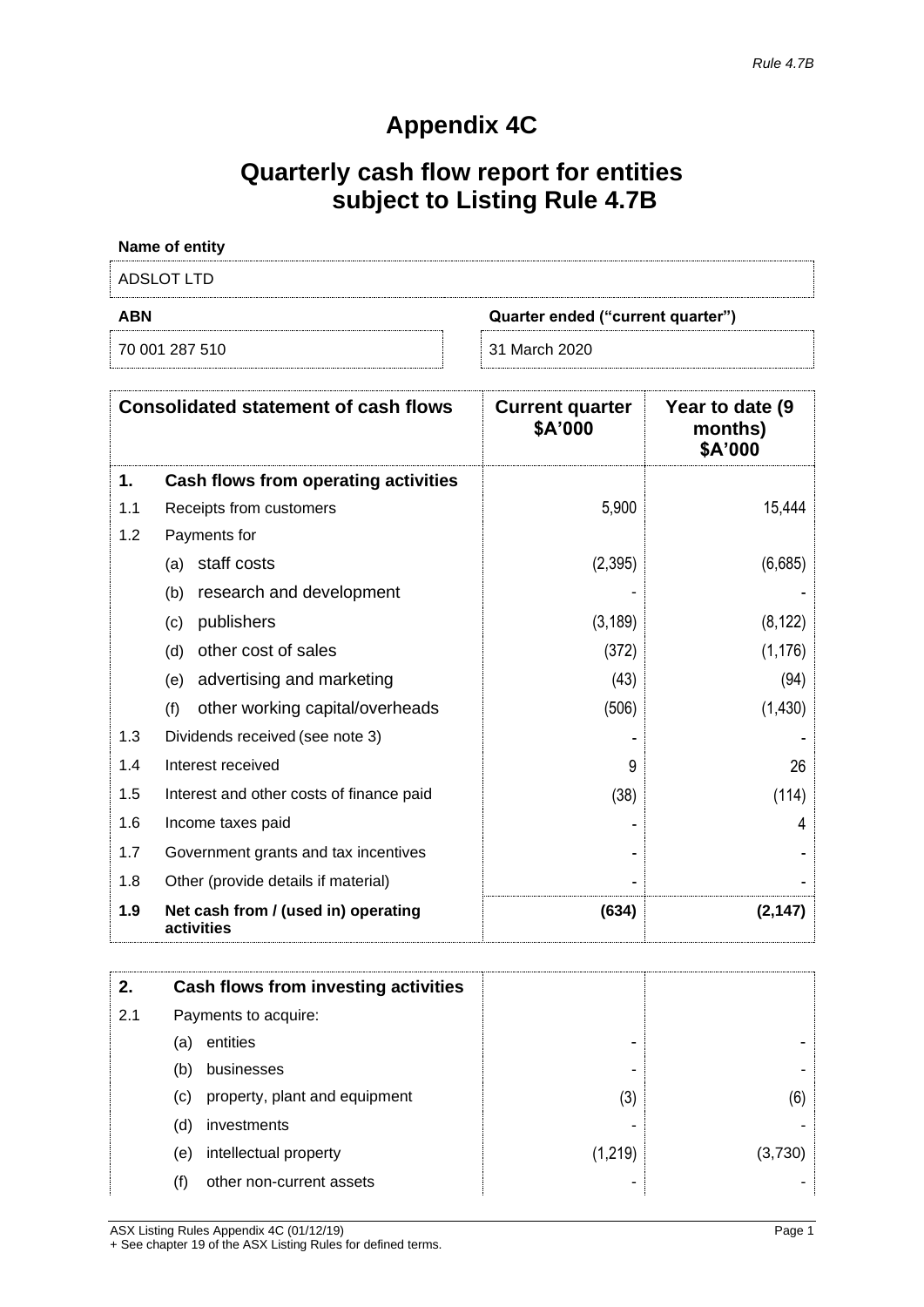|     | <b>Consolidated statement of cash flows</b>       | <b>Current quarter</b><br>\$A'000 | Year to date (9)<br>months)<br>\$A'000 |
|-----|---------------------------------------------------|-----------------------------------|----------------------------------------|
| 2.2 | Proceeds from disposal of:                        |                                   |                                        |
|     | entities<br>(a)                                   |                                   |                                        |
|     | (b)<br>businesses                                 |                                   |                                        |
|     | property, plant and equipment<br>(c)              |                                   |                                        |
|     | (d)<br>investments                                |                                   |                                        |
|     | intellectual property<br>(e)                      |                                   |                                        |
|     | (f)<br>other non-current assets                   |                                   |                                        |
| 2.3 | Cash flows from loans to other entities           |                                   |                                        |
| 2.4 | Dividends received (see note 3)                   |                                   |                                        |
| 2.5 | Other (provide details if material)               |                                   |                                        |
| 2.6 | Net cash from / (used in) investing<br>activities | (1, 222)                          | (3,736)                                |

| 3.   | Cash flows from financing activities                                                          |       |       |
|------|-----------------------------------------------------------------------------------------------|-------|-------|
| 3.1  | Proceeds from issues of equity securities<br>(excluding convertible debt securities)          | 750   | 6,400 |
| 3.2  | Proceeds from issue of convertible debt<br>securities                                         |       |       |
| 3.3  | Proceeds from exercise of options                                                             |       |       |
| 3.4  | Transaction costs related to issues of<br>equity securities or convertible debt<br>securities | (21)  | (328) |
| 3.5  | Proceeds from borrowings                                                                      |       |       |
| 3.6  | Repayment of borrowings                                                                       |       |       |
| 3.7  | Transaction costs related to loans and<br>borrowings                                          |       |       |
| 3.8  | Dividends paid                                                                                |       |       |
| 3.9  | Other (Leased assets)                                                                         | (187) | (552) |
| 3.10 | Net cash from / (used in) financing<br>activities                                             | 542   | 5,520 |

| 4.  | Net increase / (decrease) in cash and<br>cash equivalents for the period |         |          |
|-----|--------------------------------------------------------------------------|---------|----------|
| 4.1 | Cash and cash equivalents at beginning of<br>period                      | 9,166   | 8,166    |
| 4.2 | Net cash from / (used in) operating<br>activities (item 1.9 above)       | (634)   | (2, 147) |
| 4.3 | Net cash from / (used in) investing activities<br>(item 2.6 above)       | (1,222) | (3,736)  |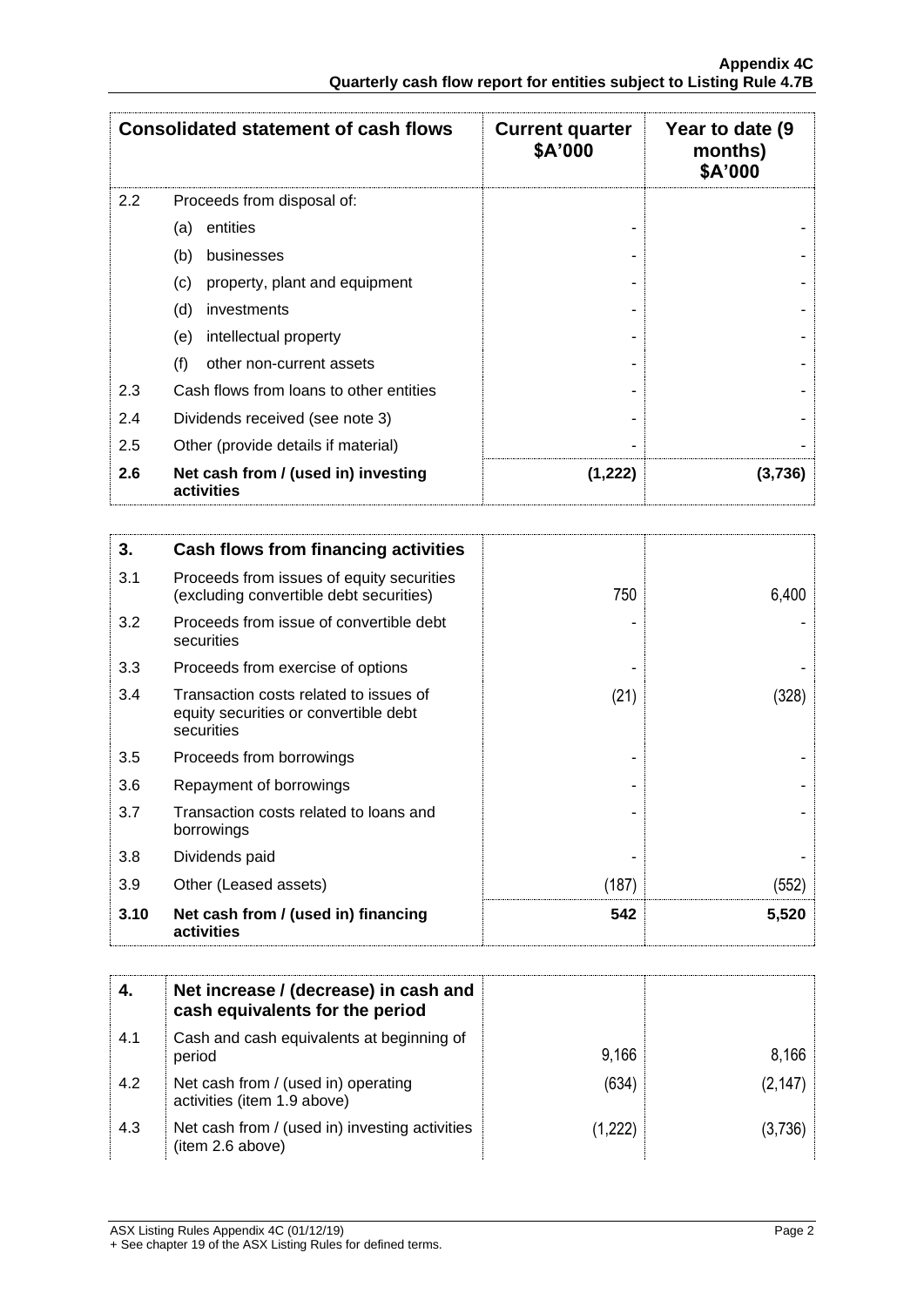|     | Consolidated statement of cash flows                               | <b>Current quarter</b><br>\$A'000 | Year to date (9)<br>months)<br>\$A'000 |
|-----|--------------------------------------------------------------------|-----------------------------------|----------------------------------------|
| 4.4 | Net cash from / (used in) financing activities<br>item 3.10 above) | 542                               | 5.520                                  |
| 4.5 | Effect of movement in exchange rates on<br>cash held               | 545                               | 594                                    |
| 4.6 | Cash and cash equivalents at end of<br>period                      | 8,397                             | 8.397                                  |

| 5.  | Reconciliation of cash and cash<br>equivalents<br>at the end of the quarter (as shown in the<br>consolidated statement of cash flows) to the<br>related items in the accounts | <b>Current quarter</b><br>\$A'000 | <b>Previous quarter</b><br>\$A'000 |
|-----|-------------------------------------------------------------------------------------------------------------------------------------------------------------------------------|-----------------------------------|------------------------------------|
| 5.1 | <b>Bank balances</b>                                                                                                                                                          | 4,881                             | 3,659                              |
| 5.2 | Call deposits                                                                                                                                                                 | 3,516                             | 5,507                              |
| 5.3 | <b>Bank overdrafts</b>                                                                                                                                                        |                                   |                                    |
| 5.4 | Other (provide details)                                                                                                                                                       |                                   |                                    |
| 5.5 | Cash and cash equivalents at end of<br>quarter (should equal item 4.6 above)                                                                                                  | 8,397                             | 9,166                              |

| 6.  | Payments to related parties of the entity and their<br>associates                                                                                                                                                                 |  |
|-----|-----------------------------------------------------------------------------------------------------------------------------------------------------------------------------------------------------------------------------------|--|
| 6.1 | Aggregate amount of payments to related parties and their<br>associates included in item 1                                                                                                                                        |  |
|     | $\mathbf{A}$ , and the contract of the contract of the contract of the contract of the contract of the contract of the contract of the contract of the contract of the contract of the contract of the contract of the contract o |  |

| <b>Current quarter</b><br>\$A'000 |
|-----------------------------------|
| 121                               |
|                                   |
|                                   |

6.2 Aggregate amount of payments to related parties and their associates included in item 2

Note: if any amounts are shown in items 6.1 or 6.2, your quarterly activity report must include a description of, and an explanation for, such payments: Directors Fees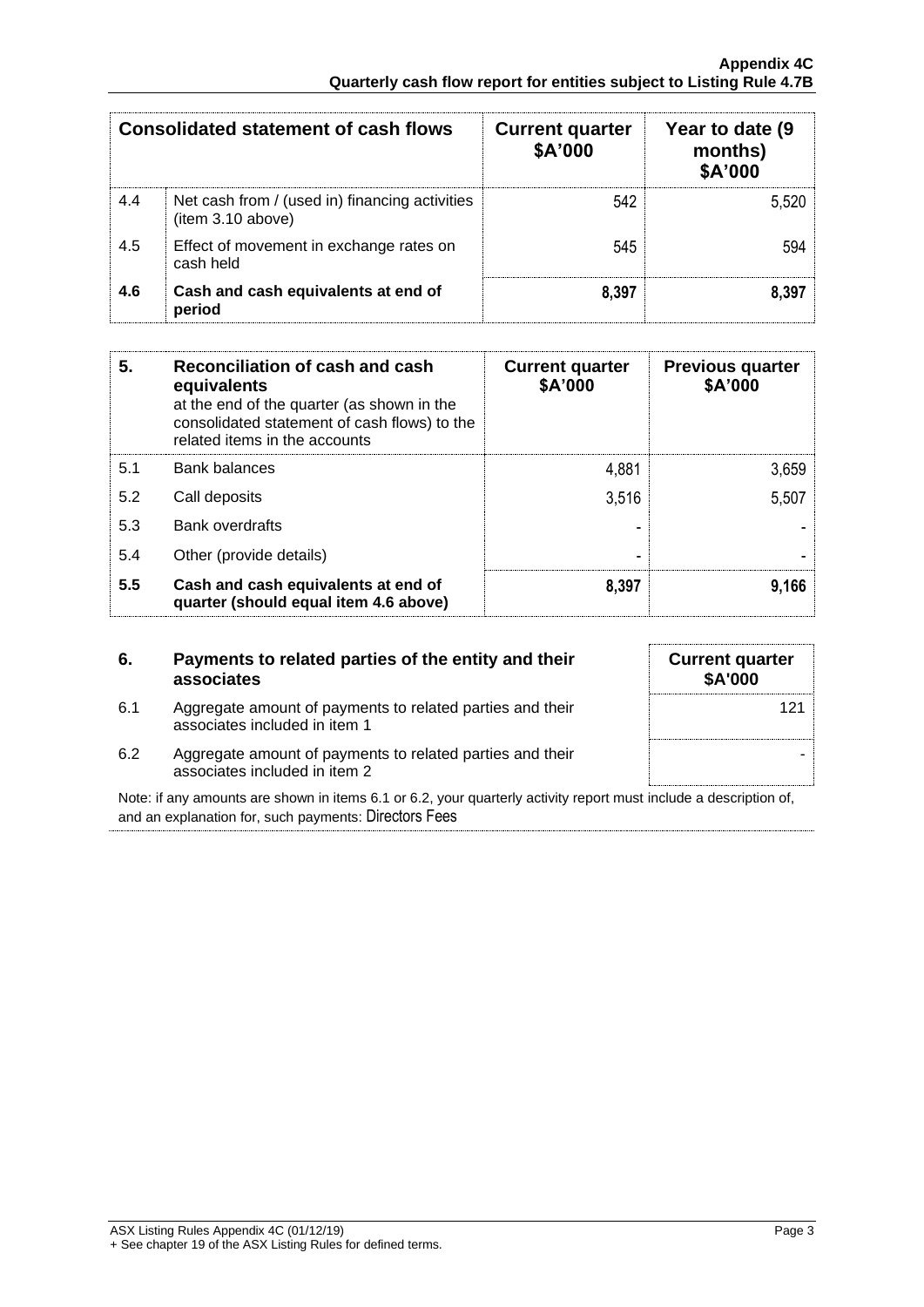## **7. Financing facilities** *Note: the term "facility' includes all forms of financing arrangements available to the entity. Add notes as necessary for an understanding of the sources of finance available to the entity.* 7.1 Loan facilities

- 7.2 Credit standby arrangements
- 7.3 Other (please specify)
- **7.4 Total financing facilities**

| <b>Total facility</b><br>amount at quarter<br>end<br>\$A'000 | Amount drawn at<br>quarter end<br>\$A'000 |
|--------------------------------------------------------------|-------------------------------------------|
|                                                              |                                           |
|                                                              |                                           |
|                                                              |                                           |
|                                                              |                                           |

## 7.5 **Unused financing facilities available at quarter end** -

7.6 Include in the box below a description of each facility above, including the lender, interest rate, maturity date and whether it is secured or unsecured. If any additional financing facilities have been entered into or are proposed to be entered into after quarter end, include a note providing details of those facilities as well.

| 8.  | Estimated cash available for future operating activities                     | \$A'000 |
|-----|------------------------------------------------------------------------------|---------|
| 8.1 | Net cash from / (used in) operating activities (Item 1.9)                    | (634)   |
| 8.2 | Cash and cash equivalents at quarter end (Item 4.6)                          | 8,397   |
| 8.3 | Unused finance facilities available at quarter end (Item 7.5)                |         |
| 8.4 | Total available funding (Item $8.2 +$ Item $8.3$ )                           | 8.397   |
| 8.5 | Estimated quarters of funding available (Item 8.4 divided by<br>Item $8.1$ ) | 13.2    |

- 8.6 If Item 8.5 is less than 2 quarters, please provide answers to the following questions:
	- 1. Does the entity expect that it will continue to have the current level of net operating cash flows for the time being and, if not, why not?

Answer: 2. Has the entity taken any steps, or does it propose to take any steps, to raise further cash to fund its operations and, if so, what are those steps and how likely does it believe that they will be successful? Answer: 3. Does the entity expect to be able to continue its operations and to meet its business

objectives and, if so, on what basis?

Answer: